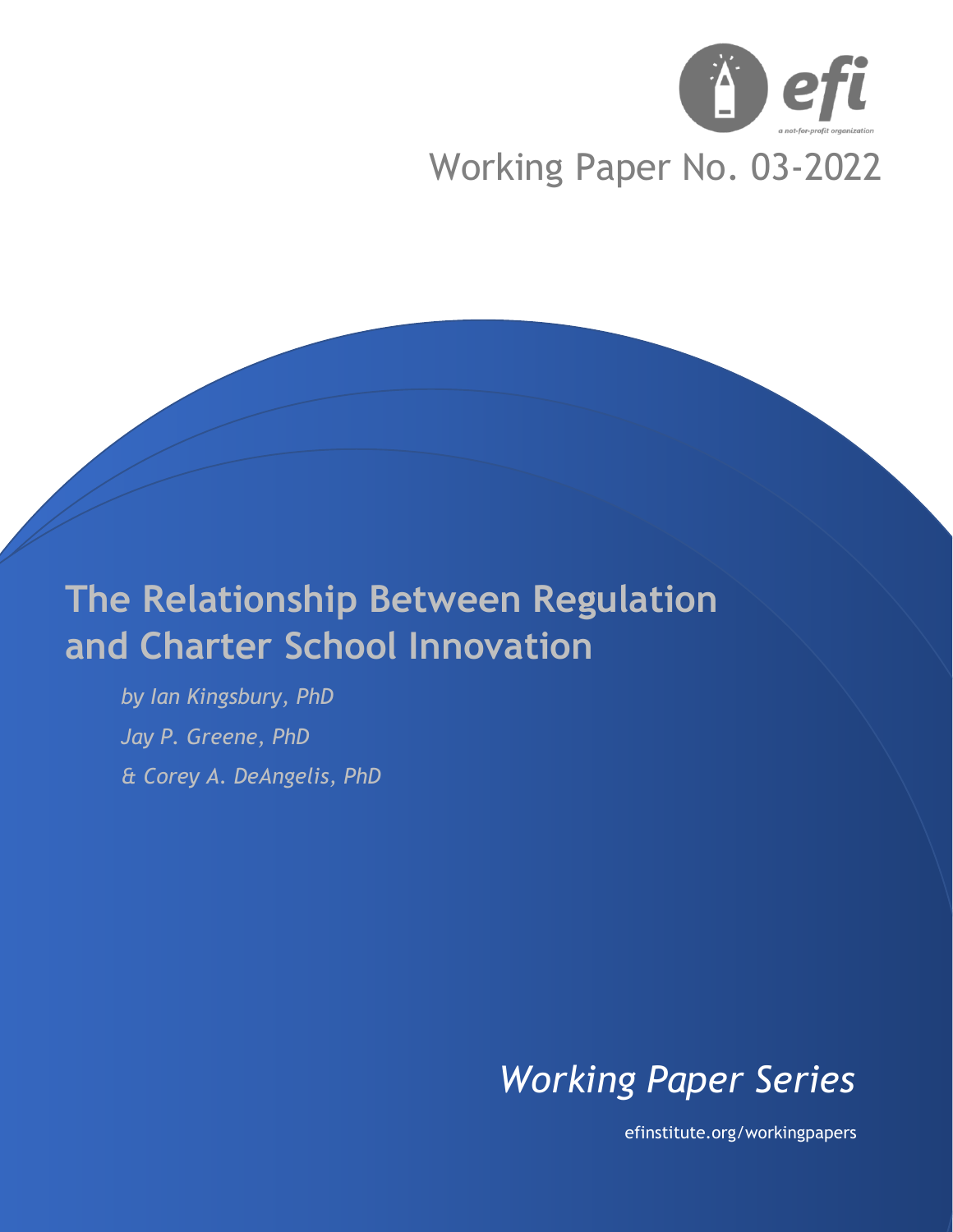#### **The Relationship Between Regulation and Charter School Innovation**

Ian Kingsbury, Ph.D. Educational Freedom Institute ian@efinstitute.org ORCID: 0000-0001-8362-6233

Jay P. Greene, Ph.D. Heritage Foundation Jay.Greene@heritage.org

Corey A. DeAngelis, Ph.D. American Federation for Children Corey.DeAngelis@gmail.com ORCID: 0000-0003-4431-9489

March 17, 2022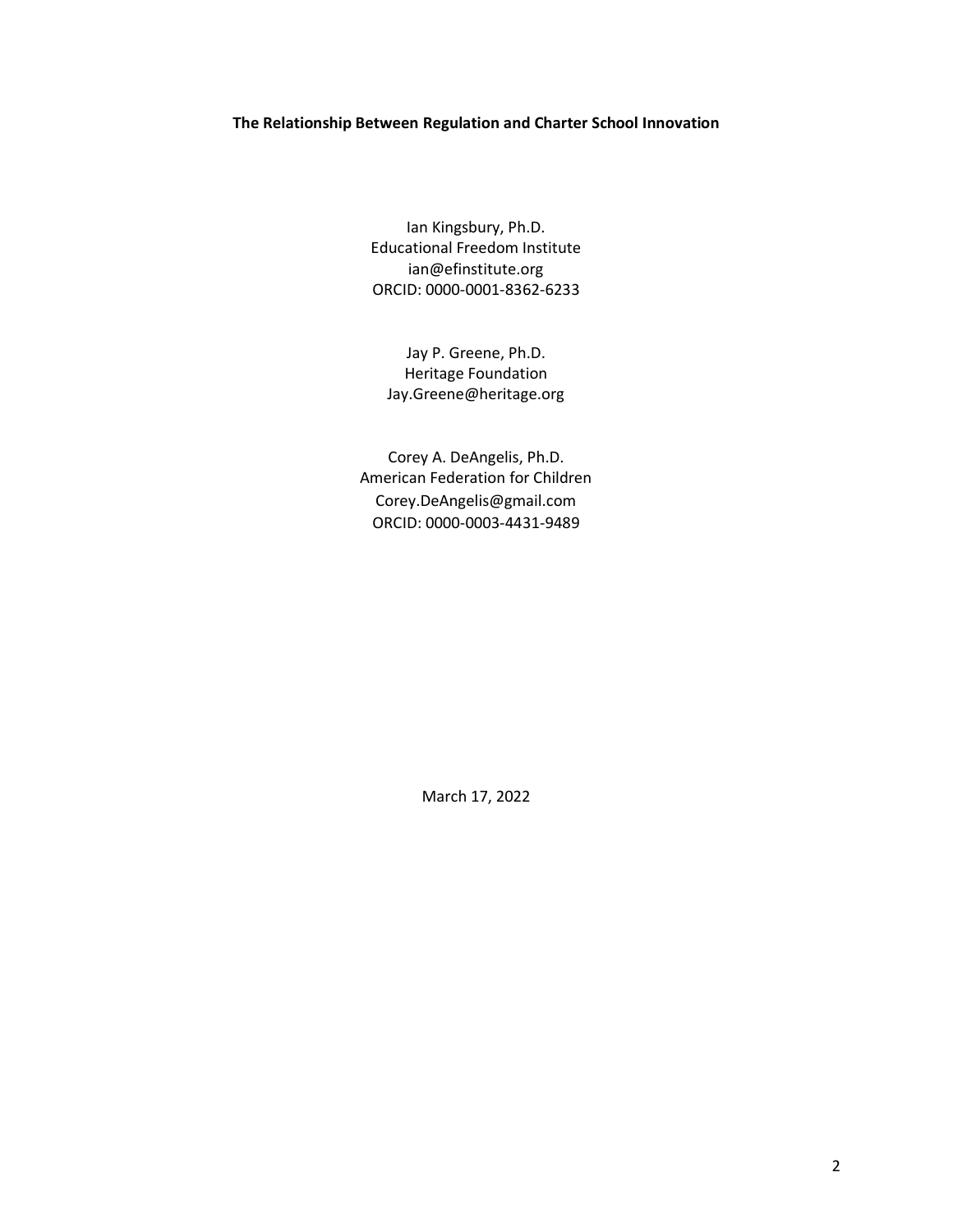# Abstract

Charter schools were originally intended to improve the American public education system by offering innovative models that could be replicated. Charter critics and proponents alike, however, question the degree to which charter schools are truly innovative and whether they meaningfully differ from one another or traditional public schools. While alarm has been raised about apparent conformity among charter schools, scant literature explores how this conformity came to pass. We test the hypothesis that innovation might be particularly hampered in states with stringent charter school authorizing regulation, which may induce charter authorizers and leaders to prefer schooling models that are pleasing to powerful authorizers and focus narrowly on standardized test results. To test this hypothesis, we develop a typology for charter schools that scores how innovative they are based on their curriculum, pedagogy, learning modality, themes, and population served. We evaluate how these innovation scores correlate with charter authorizing regulations as measured by National Association of Charter School Authorizer (NACSA) scores. Overall, there is a strong and negative association between charter school regulation and innovation.

## Background

Charter schools, which are independently managed but taxpayer-financed schools of choice that are open to all students, have been a central component of American education reform going back to their inception in 1992. Even from its earliest days, the charter movement was defined by two distinct missions. Specifically, to what degree is the central purpose of charter schools to achieve and replicate academic excellence (i.e. strong standardized achievement) versus to what degree is it principally intended to offer a curriculum and schooling experience that is unique from what is otherwise afforded in the traditional public school system? These questions remain unsettled and they continue to be a source of tension for advocates, policymakers, and stakeholders. After all, "experimentation and innovation, by their nature, beget many failures." (Morris, 2012).

How these two competing visions are weighed against one another has significant implications for how charter schools should be authorized, evaluated, and replicated. Presently, states tend to favor a narrow focus on test score performance over innovation<sup>1</sup> in their charter evaluation regimes. While some states require applicants who aspire to open charter schools to chronicle the ways in which their school would be innovative, the practice is not universal. Moreover, evidence that innovation is modest within the charter sector (Horn & Miron, 2000; Lubienski, 2003; Network for Public Education, n.d; Preston et al., 2012) perhaps indicates that innovation statements are a bureaucratic check-marking exercise rather than a factor that weighs heavily in authorizer decision-making.

On the other hand, numeracy and literacy, as measured by standardized tests, have been crystalized as the yardstick against which the performance of all public schools are typically measured (Goldhaber & Özek, 2018). Standardized test scores weigh heavily into how public charter schools are evaluated by policymakers and key stakeholders. A substantial number of public charter schools are shuttered through non-renewal or revocation because they fail to meet satisfactory levels of student achievement (Gau, 2006). Moreover, charter replication is sometimes exclusively reserved for public charter schools

 $1$  Similar to Preston et al. (2012), innovation here refers to dissimilarity. The less frequently a characteristic is observed among the schools in the dataset, the more innovative the practice.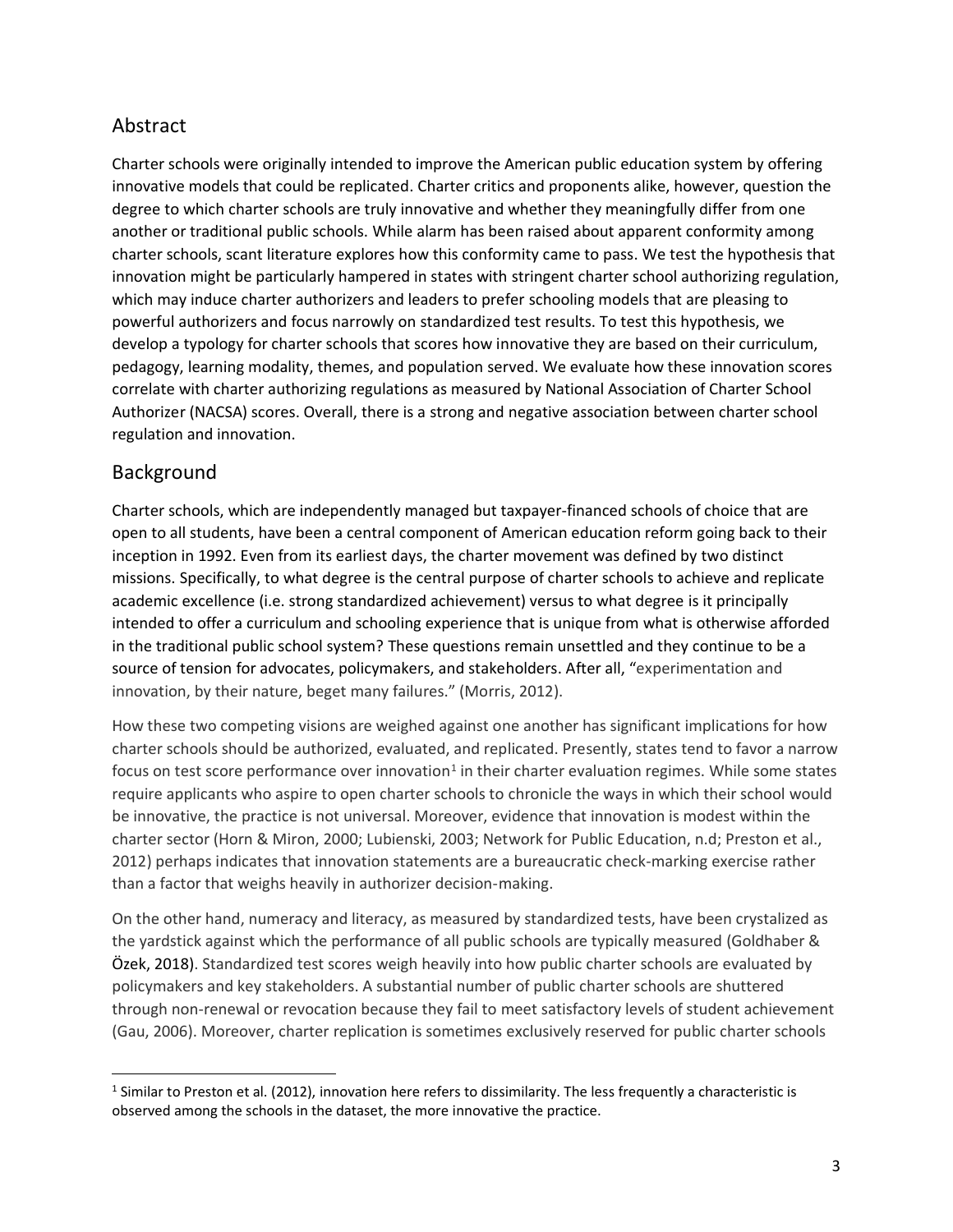that demonstrate particularly strong track records of academic achievement, as measured by standardized test results (Cohodes, Setren & Wallers, 2021).

### Literature Review

#### **Achievement**

While charter authorizing places a greater premium on standardized test performance than innovation, the question of whether states have struck the proper balance is largely normative rather than empirical. Still, there is some instructive empirical literature that might help inform the discussion. A robust literature supports the conventional wisdom that stronger academic achievement in primary and secondary school is associated with a reduced incidence of risky behavior such as teen pregnancy and smoking (Heckman, Strixrud & Urzua, 2006) and higher earnings (Chetty et al., 2010; Currie & Thomas, 2001; Duckworth et al., 2012), partially due to greater college attainment (Dougherty, 2003; Murnane et al., 1995). These studies suggest that prioritizing academic achievement from public charter schools could maximize their social and economic benefits.

The conventional wisdom on the relationship between standardized tests and important later in life outcomes (ostensibly, what policymakers and families truly care about) is not without its doubters (DeAngelis, 2021; Hitt, McShane, & Wolf, 2018). Watts (2020) argues that the relationship might be over-exaggerated due to the confounding influence of family environment. Other researchers warn that the disconnect between achievement and later in life outcomes might be even greater in schools of choice, where achievement is not necessarily the greatest priority to parents (Holmes Erickson, 2017). Greene (2016) for example highlights several recent evaluations of school choice programs that present sizable disconnects between achievement and other outcomes. Specifically, studies indicate that public charter schools in the "no-excuse" mold yield substantial achievement effects but no impacts on college enrollment (Angrist et al., 2014; Dobbie & Fryer, 2014), high school graduation rate (Tuttle et al., 2015) and earnings (Dobbie & Fryer, 2016). Conversely, an evaluation of Florida charters detects no impact on test scores but increases in high school graduation rates, college attendance, and earnings (Sass et al, 2014). Similarly, a private school choice program in New York City demonstrates a modest test score gain superseded by a large increase in college enrollment (Chingos & Peterson, 2013). Evaluations of private school choice programs in Washington DC and Milwaukee demonstrate limited impact on achievement but substantial impacts on graduation (Wolf et al, 2013; Cowen et al, 2013). The Milwaukee private school choice program also reduced the incidence of criminality among program participants (DeAngelis & Wolf, 2019; 2020).

Various theories have been proposed about why standardized tests might be poorly predictive of other important outcomes, including the imperfection of standardized tests as a measure of skills and/or knowledge (Jackson, 2016; Heckman, Stixrud & Urzua, 2006; Beuermann & Jackson, 2019; Byrd & Varga, 2018), the degree to which the tests discount knowledge in subject areas other than English and math (McCluskey, 2015), and that high-stakes testing regimes that could induce educators to "teach to the test" rather than prioritize learning (Sondel, 2015; Miller & Seraphine, 1993). Whatever the cause, and the extent of the disconnect between standardized tests and other outcomes, it is clear that the importance of standardized test performance as an indicator for school quality is complex and often politicized terrain.

#### **Innovation**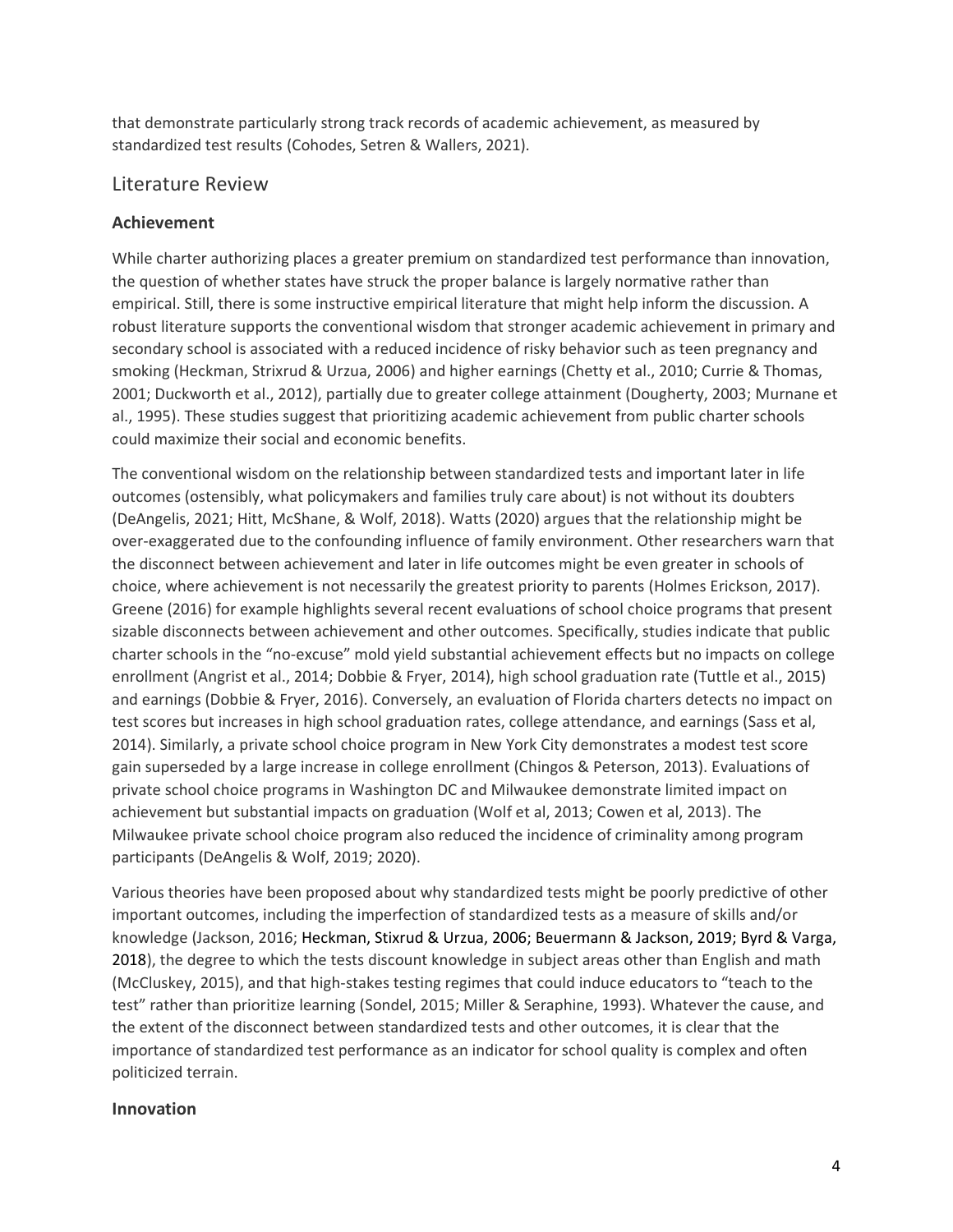Little evidence exists on the social and/or economic benefit of variety in the public charter school marketplace. Some evidence indicates that innovation is not necessarily tied to stronger achievement, and that the opposite may be true. Berends et al. (2010), for example, devise a measure for innovation in charter schools and conclude that it is negatively associated with achievement, leading them to conclude that "innovation for innovation's sake should not be the sole focus of schools, whether charter or not." (p. 303).

On the other hand, in studying a school choice program in Barbados that accommodates school preferences according to prior achievement, Beuermann and Jackson (2019) conclude that students do not benefit academically from being granted access to schools higher on their rank ordered list, but that higher list selections are associated with improvements in labor market outcomes, educational attainment, and health. The results indicate that families are discerning judges of the educational experience that best suits the needs of their child. Arguably, then, students might benefit in the long run if families can select from a diverse schooling ecosystem that empowers them to best match a school to the needs of their child, even if the benefits are not manifested through test score improvements.

The factors that spur or hamper innovation within charter schools are not especially well understood. Evidence indicates that test-based accountability induces isomorphism whereby schools emulate the practices of "successful" schools (i.e. those with high test scores) to secure legitimacy (Griffin & Wohlstetter, 2001; Wohlstetter & Griffin, 1998). Isomorphic pressure might explain, for example, the popularity of "no excuse" branded charter schools (Aprile, 2019).

Regulations could also lead to homogenization in the private school sector (Burke, 2016; DeAngelis, 2020). Leveraging data from the Private School Universe Survey, DeAngelis and Burke (2017) find that private schools are more likely to identify as less specialized after they switch into private school voucher environments, and that the homogenizing effects may be stronger in more heavily regulated program environments.

No research to date, however, has explored whether the regulatory charter school authorizing regimeswhich vary considerably from state to state-exacerbate the pressure toward uniformity. Charter school authorizers are critical market gatekeepers who arbitrate which charter schools should open and when, if necessary, they should close. Recent literature indicates that charter authorizing regulation is a powerful if sometimes underappreciated force vis-à-vis the operations and lifecycles of charter schools (Kingsbury, Bradley-Dorsey, & Maranto, 2021).

Borrowing insight from existing literature, we hypothesize that overall levels of charter authorizing regulation is negatively associated with innovation.

### Data

### **Measuring Regulation**

Levels of charter authorizing regulation are proxied by state scores issued by the National Association of Charter School Authorizers (NACSA). NACSA is an influential advising body that advocates for more robust regulation and oversight for charter authorizers (Forster, 2018; Ladner, 2018; Wolf et al., 2021), including sanctions for those who are deemed to make poor authorizing decisions and statutes that compel schools to close if they don't meet certain performance metrics, regardless of the sentiments of the authorizer or school community. NACSA issued scores ranging from 0 to 33 for each state between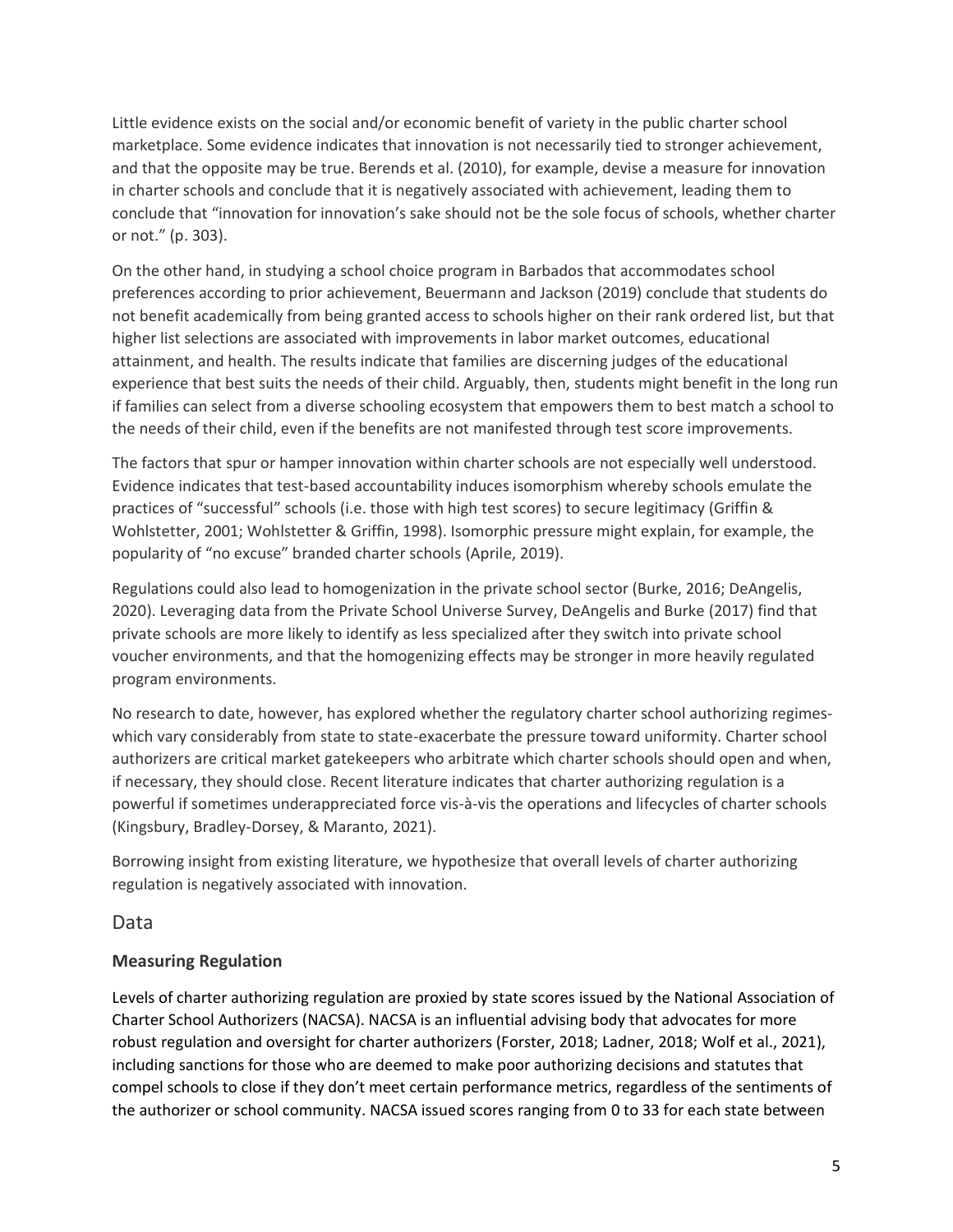2014 and 2016 that were "based on a framework of policies in law, regulation, and/or rules." (NACSA, 2016, p. 6).

Table One: NACSA recommended policies

#### **8 POLICIES**

- 1. Who Authorizes (alternative authorizer): every charter school can be authorized by at least one body other than the local school district
- 2. Authorizer Standards: the state endorses national professional standards for quality charter school authorizing
- 3. Authorizer Evaluations: a state entity can evaluate authorizers on their practices-regularly or as needed
- 4. Authorizer Sanctions: authorizers face consequences if they have poor practices or a high proportion of persistently failing schools
- 5. Reports on Performance: every authorizer publishes an annual report on the academic performance of the charter schools it oversees
- 6. Performance Management and Replication: every charter school is bound by a charter contract and a set of performance expectations; high-performing charter schools are encouraged to replicate
- 7. Renewal Standard: authorizers can close charter schools that don't meet their academic performance expectations
- 8. Default Closure: charter schools that perform below a certain minimum threshold are closed

Retrieved from [http://www.qualitycharters.org/wp-content/uploads/2016/12/On-The-Road-to-Great-Charter-Schools-State-](http://www.qualitycharters.org/wp-content/uploads/2016/12/On-The-Road-to-Great-Charter-Schools-State-Policy-Analysis-2016.pdf)[Policy-Analysis-2016.pdf](http://www.qualitycharters.org/wp-content/uploads/2016/12/On-The-Road-to-Great-Charter-Schools-State-Policy-Analysis-2016.pdf)

We use these scores as a proxy for regulation. As such, we restrict the sample of charter schools to those that opened between 2015-16 and 2017-18<sup>2</sup>. We use the Elementary and Secondary Information System (ElSi) provided by the National Center for Education Statistics (NCES) to compile the roster of charter schools opened during that period, of which there are 1,438.

#### **Measuring Innovation**

For the purposes of this paper, innovation is a measure of dissimilarity. The less frequently charter schools adopt a certain practice or characteristic, the more innovative are the schools that do adopt it. To measure innovation, we develop a typology along five dimensions to evaluate charter school

<sup>2</sup> We assume a one-year lag between charter authorization and opening. In other words, we assume that a school that opened for the 2015-16 school year was authorized in 2014 and subject to the charter authorizing regulations in place at that time. The time between authorization and opening varies considerably from school to school (and some that are authorized are never opened) but a review of charter school petitions conducted for previous research indicates that schools typically open in the calendar year after which they are authorized.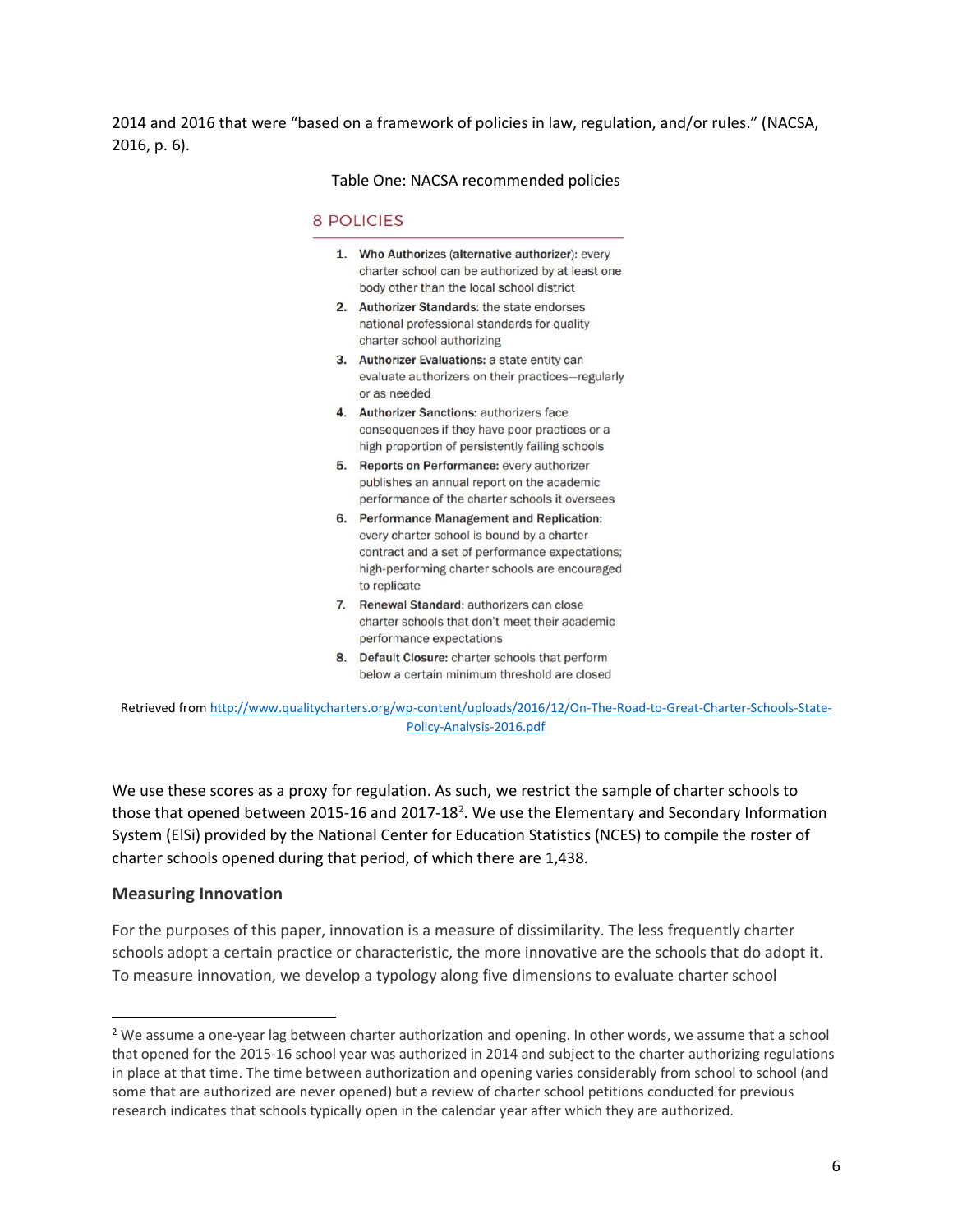practices. Charter schools are evaluated according to pedagogy, curriculum, populations targeted, setting, and themes, as seen in Table Two. Schools are scored according to information that is made publicly available on their websites.

| Component         | <b>Characteristic</b>                 | <b>Description</b>                                                                                                                                                      | n   |
|-------------------|---------------------------------------|-------------------------------------------------------------------------------------------------------------------------------------------------------------------------|-----|
|                   | <b>STEM</b>                           | School places particular emphasis on science, math,<br>and technology.                                                                                                  | 173 |
|                   | Core Knowledge                        | School has adopted or borrows heavily from the Core<br>Knowledge sequence.                                                                                              | 82  |
| <b>Curriculum</b> | International                         | School utilizes the International Baccalaureate                                                                                                                         | 53  |
|                   | Baccalaureate                         | educational program.                                                                                                                                                    |     |
|                   | Language                              | School integrates a language other than English into                                                                                                                    | 60  |
|                   | Immersion                             | core subjects.                                                                                                                                                          |     |
|                   | Vocational                            | School focuses on career and technical training.                                                                                                                        | 97  |
|                   | Constructivist                        | School explicitly utilizes the constructivist learning<br>theory.                                                                                                       | 8   |
|                   | Problem-based                         | School uses a teaching method whereby a problem is<br>used to stage student learning.                                                                                   | 10  |
| Pedagogy          | Project-based                         | School uses a teaching method that uses projects to<br>stage student learning.                                                                                          | 139 |
|                   | Experiential                          | School utilizes a teaching method whereby students<br>learn through experience (as opposed to didactic<br>instruction).                                                 | 29  |
|                   | Montessori                            | School is explicitly advertised as one that uses the<br>Montessori education philosophy.                                                                                | 35  |
|                   | Waldorf                               | School explicitly uses a Waldorf/Steiner educational<br>philosophy.                                                                                                     | 6   |
| <b>Targeted</b>   | Dropout<br>prevention and<br>recovery | School specifically serves students who have dropped<br>out of the education system or are at risk of dropping<br>out.                                                  | 119 |
| population        | Students with<br>disabilities         | School specifically serves students with disabilities.                                                                                                                  | 12  |
|                   | Single gender                         | School exclusively serves students of one gender.                                                                                                                       | 13  |
|                   | Virtual                               | Learning exclusively occurs online.                                                                                                                                     | 66  |
| <b>Setting</b>    | Hybrid/blended                        | The school combines traditional in-person instruction<br>with online educational materials.                                                                             | 160 |
|                   | Place based                           | Students convene somewhere other than their home<br>or a traditional brick and mortar school.                                                                           | 9   |
|                   | Technology                            | The curriculum emphasizes the use, adaptation, or<br>creation of technology. Note that this does not<br>include the use of computers or tablets as learning<br>devices. | 59  |
| <b>Themes</b>     | Athletics                             | The school integrates athletics into the curriculum.                                                                                                                    | 26  |
|                   | Military                              | The school is a military-style academy.                                                                                                                                 | 3   |

Table Two: Charter School Typology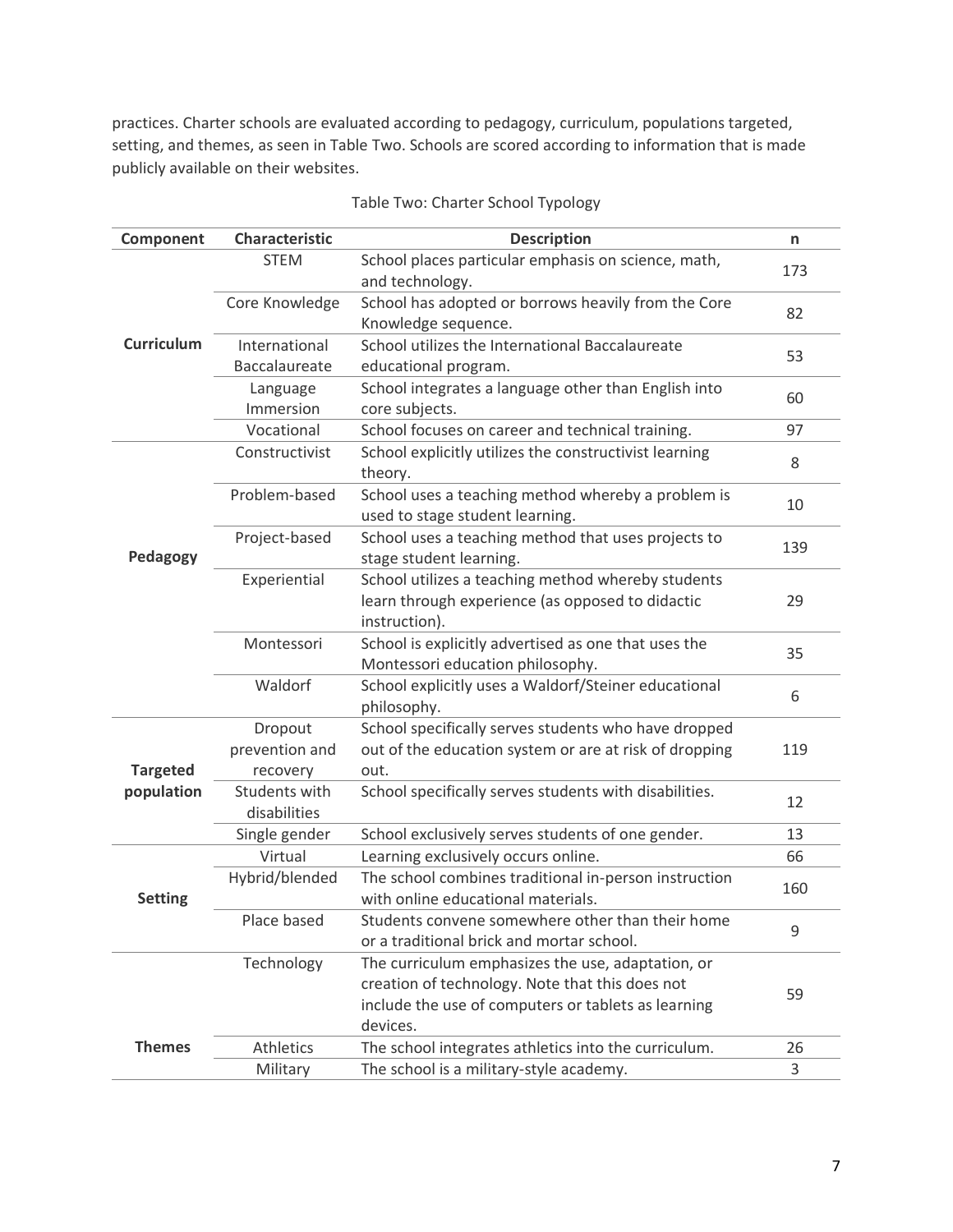| Art              | The school integrates fine or performing arts into the<br>curriculum.       | 57 |
|------------------|-----------------------------------------------------------------------------|----|
| Entrepreneurship | The school places a particular emphasis on business or<br>entrepreneurship. | 8  |
| Environmental    | The school integrates environmental themes into the<br>curriculum.          | 19 |
| International    | The school emphasizes global studies and global<br>citizenship.             | 64 |
|                  |                                                                             |    |

Characteristics are not mutually exclusive. A school could theoretically serve students from one gender who are at risk of dropping out. However, instances of multiple characteristics within a single category are rare. To ensure scoring fidelity, a second coder coded a random sample of 60 charter schools using the same typology. Each school presents 24 coding opportunities. Overall, the coders agreed in 1372/1440 cases (95%), easily exceeding commonly accepted thresholds (Lacy & Riffe, 1996). Agreement was somewhat lower concerning which features a school exemplified (82%) versus those that they did not exemplify (97%).

Though ElSi documents 1,438 schools that opened between 2015-16 and 2017-18, many of them could not be scored within the typology. Most commonly this occurred if the school had been shut down. However, there were also cases in which the school did not feature a website or the website simply provided limited information about school operations. Overall, 1,261 of the 1,438 schools were scored (88%).

To quantify overall levels of innovation for each school, we assign each identified characteristic a point value that is equivalent to the inverse of its prevalence. For example, 26 schools feature an athletics theme. A school featuring an athletics theme is therefore awarded 48.5 points, the inverse of the number of schools identified with the characteristic (26) divided by the total number of scored schools in the sample (1,261). Points are summed for each school and then standardized. Among the 1,261 schools in the sample, 395 of them exhibit none of the characteristics in the typology.

## Results

A cursory juxtaposition between NACSA score and innovation hints at the plausibility of a relationship, as seen in Table Three. For example, among states that opened at least 10 charters between 2015-16 and 2017-18, Utah takes the top spot as most innovative despite faring poorly on NACSA rankings. The next five most innovative also profile somewhat poorly by NACSA standards. The least innovative state, New Jersey, also profiles somewhat poorly by NACSA rankings. However, the next six least innovative states all profile favorably, meaning they have more stringent charter authorizing regimes.

Table Three: Innovation by State (among those that opened at least 10 charter schools between 2015-16 and 2017-18)

| <b>State</b> | <b>Std Score</b> | Std. Dev. | <b>NACSA Score Range</b><br>$(2014 - 2016)$ |
|--------------|------------------|-----------|---------------------------------------------|
| <b>NJ</b>    | $-0.41$          | 0.20      | 13                                          |
| LA           | $-0.36$          | 0.39      | $16-24$                                     |
| <b>MO</b>    | $-0.35$          | 0.62      | 24-29                                       |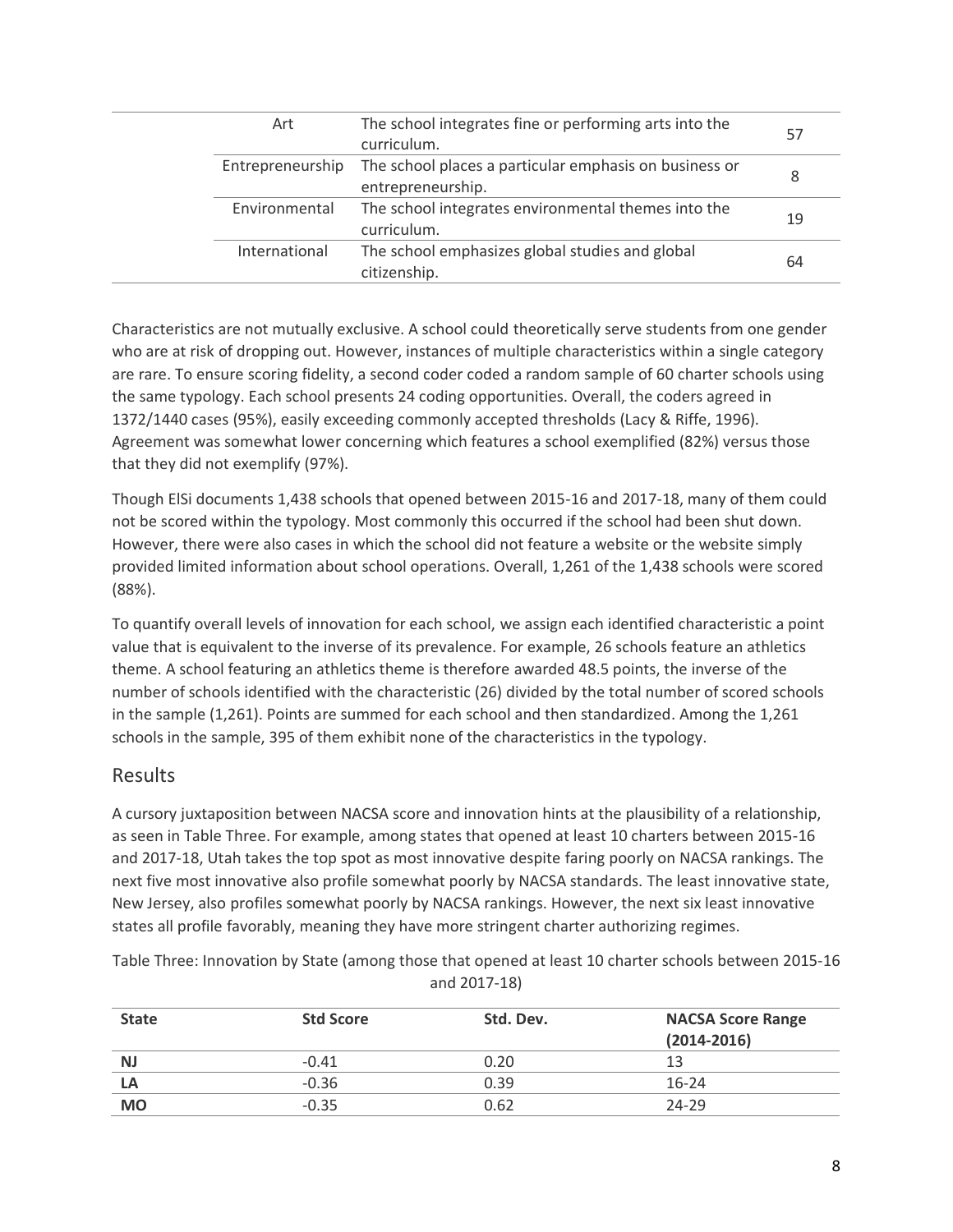| <b>NV</b>     | $-0.35$ | 0.29 | 29-33     |
|---------------|---------|------|-----------|
| OK            | $-0.33$ | 0.23 | $10 - 25$ |
| IN            | $-0.23$ | 0.29 | 29-33     |
| OH            | $-0.23$ | 0.38 | 24-32     |
| MI            | $-0.15$ | 0.36 | $9 - 16$  |
| <b>TX</b>     | $-0.14$ | 0.58 | 27        |
| AZ            | $-0.13$ | 0.43 | $9 - 18$  |
| AR            | $-0.13$ | 0.74 | 12        |
| FL.           | $-0.04$ | 0.86 | $16 - 18$ |
| CA            | $-0.02$ | 0.78 | $11 - 13$ |
| PA            | 0.02    | 0.62 | 11        |
| <b>NY</b>     | 0.03    | 0.85 | $7 - 16$  |
| <b>TN</b>     | 0.04    | 1.51 | 17-20     |
| IL.           | 0.05    | 0.71 | $11 - 14$ |
| OR            | 0.06    | 0.68 | 5         |
| <b>MN</b>     | 0.21    | 0.95 | 26        |
| <b>SC</b>     | 0.21    | 0.86 | 25        |
| $\mathsf{CO}$ | 0.35    | 1.83 | $9 - 10$  |
| WI            | 0.4     | 1.49 | $6 - 15$  |
| <b>GA</b>     | 0.57    | 1.61 | $7 - 20$  |
| <b>NC</b>     | 0.66    | 2.03 | $9 - 15$  |
| <b>NM</b>     | 0.69    | 1.37 | $14 - 15$ |
| UT            | 1.23    | 3.05 | 8         |
|               |         |      |           |

To formally test the hypothesis that more stringent authorizing regulation is associated with less innovation, we employ a regression model that expresses innovation as a function of NACSA score.<sup>3</sup> The estimate yields a coefficient of -.015 and a standard error of .004, rendering the estimate significant at the 99% confidence level, as seen in Table Four. The result indicates that a 1-point increase in NACSA score is associated with a 0.015 standard deviation decrease in innovation. The estimate slightly increases in magnitude when controlling for the year in which the school opened.

|                       |             | н          |  |
|-----------------------|-------------|------------|--|
| <b>NACSA</b>          | $-0.014***$ | $-.016***$ |  |
|                       | (.004)      | (.004)     |  |
| <b>Year Opened FE</b> | N           |            |  |
| ***p<.01              |             |            |  |

Table Four: Association between regulation and innovation

Further analysis distills the innovation score down to its five components (curriculum, pedagogy, setting, targeted population, and themes) and related characteristics to better understand the relationship between innovation and regulation, as seen in Table Five. Expressing each of the five component scores

<sup>&</sup>lt;sup>3</sup> Once again, we assume that charters were subjected to the regulatory regime in place one calendar year before the school year in which they opened. For example, a charter that opened in 2016-17 is assumed to be subjected to the regulations in place in 2015. A sensitivity confirms that the results are the same if there is no lag between the events.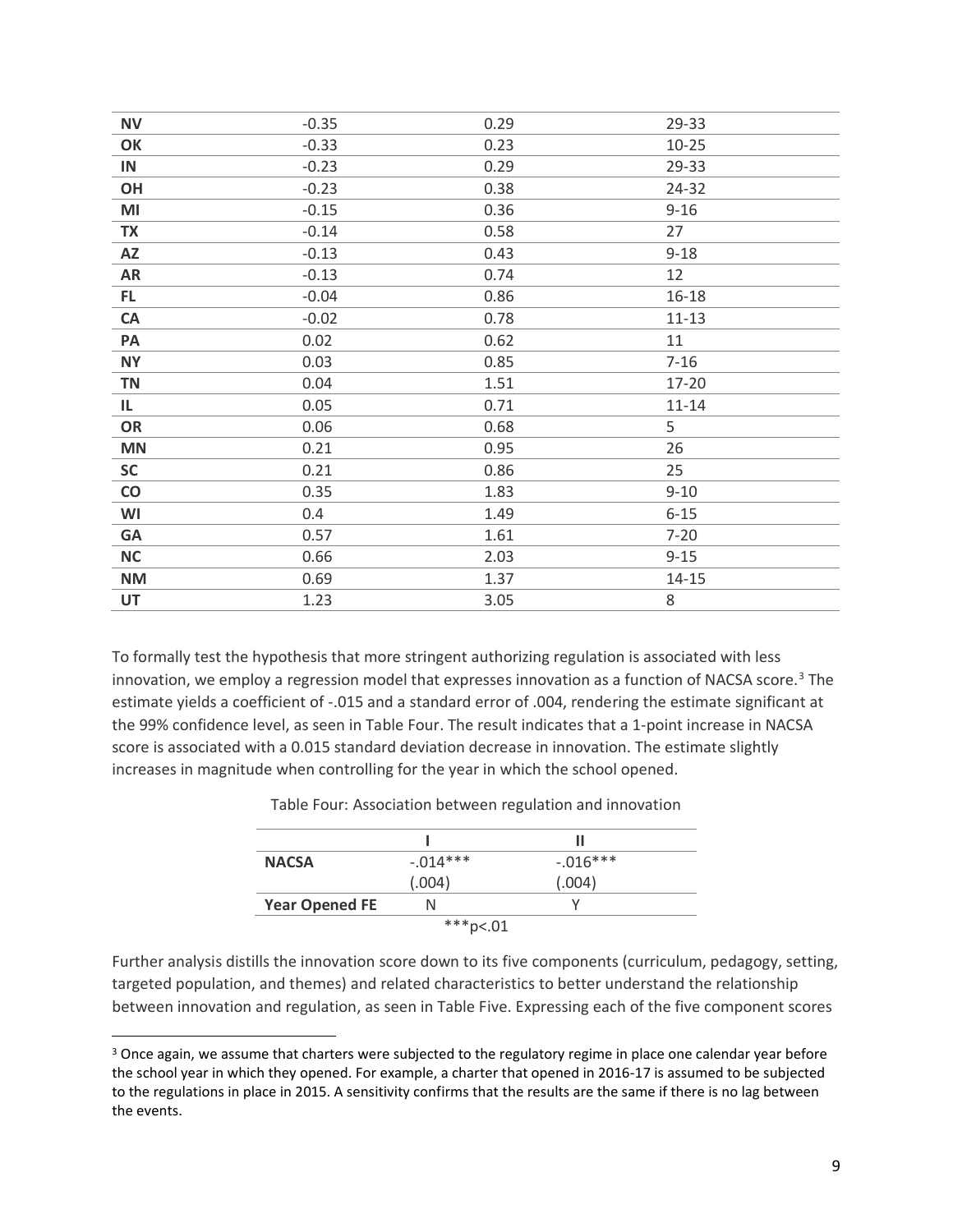as a function of NACSA regulation specifically reveals statistically significant and negative influence regarding themes, setting, and pedagogy. On the other hand, the relationship between curriculum innovation and regulation is significant and positive owing to a higher prevalence of language immersion and the international baccalaureate program in highly regulated states.

| Component         |                        | <b>Characteristic</b> |               |
|-------------------|------------------------|-----------------------|---------------|
|                   |                        | <b>STEM</b>           | .00621        |
|                   |                        |                       | (.00907)      |
|                   |                        | Core Knowledge        | $-0.01956$    |
|                   | .01395 ***<br>(.00404) |                       | (.01591)      |
| <b>Curriculum</b> |                        | <b>IB</b>             | $.09713***$   |
|                   |                        |                       | (.02104)      |
|                   |                        | Language              | $.04382**$    |
|                   |                        | Immersion             | (.01817)      |
|                   |                        | Vocational            | $-.01750$     |
|                   |                        |                       | (.01370)      |
|                   |                        | Constructivist        | .00947        |
|                   |                        |                       | (.03000)      |
|                   |                        | Problem-based         | $-.03795$     |
|                   |                        |                       | (.03756)      |
|                   |                        | Project-based         | .00100        |
|                   | $-.00985***$           |                       | (.01143)      |
| Pedagogy          | (.00351)               | Experiential          | $-0.05562***$ |
|                   |                        |                       | (.02103)      |
|                   |                        | Montessori            | $-0.03665$    |
|                   |                        |                       | (.02298)      |
|                   |                        | Waldorf               | $-.11517*$    |
|                   |                        |                       | (.06147)      |
|                   |                        | Dropout prevention    | $-.01207$     |
|                   |                        |                       | (.01096)      |
| <b>Targeted</b>   | $-.00460$              | Students with         | .01263        |
| Population        | (.00376)               | disabilities          | (.02822)      |
|                   |                        | Single gender         | $-06564$      |
|                   |                        |                       | (.04532)      |
|                   |                        | Virtual               | $-.07870***$  |
|                   |                        |                       | (.01645)      |
| <b>Setting</b>    | $-.01109***$           | Hybrid                | $-.02074**$   |
|                   | (.00324)               |                       | (.00899)      |
|                   |                        | Place-based           | $-.04211$     |
|                   |                        |                       | (.03687)      |
|                   |                        | Technology            | $-0.02345$    |
|                   | $-.00898**$            |                       | (.01512)      |
| <b>Themes</b>     | (.00376)               | Athletics             | $-.03044$     |
|                   |                        |                       | (.02732)      |
|                   |                        | Military              | $-.12704$     |

Table Five: Association Between Regulation and Innovation Components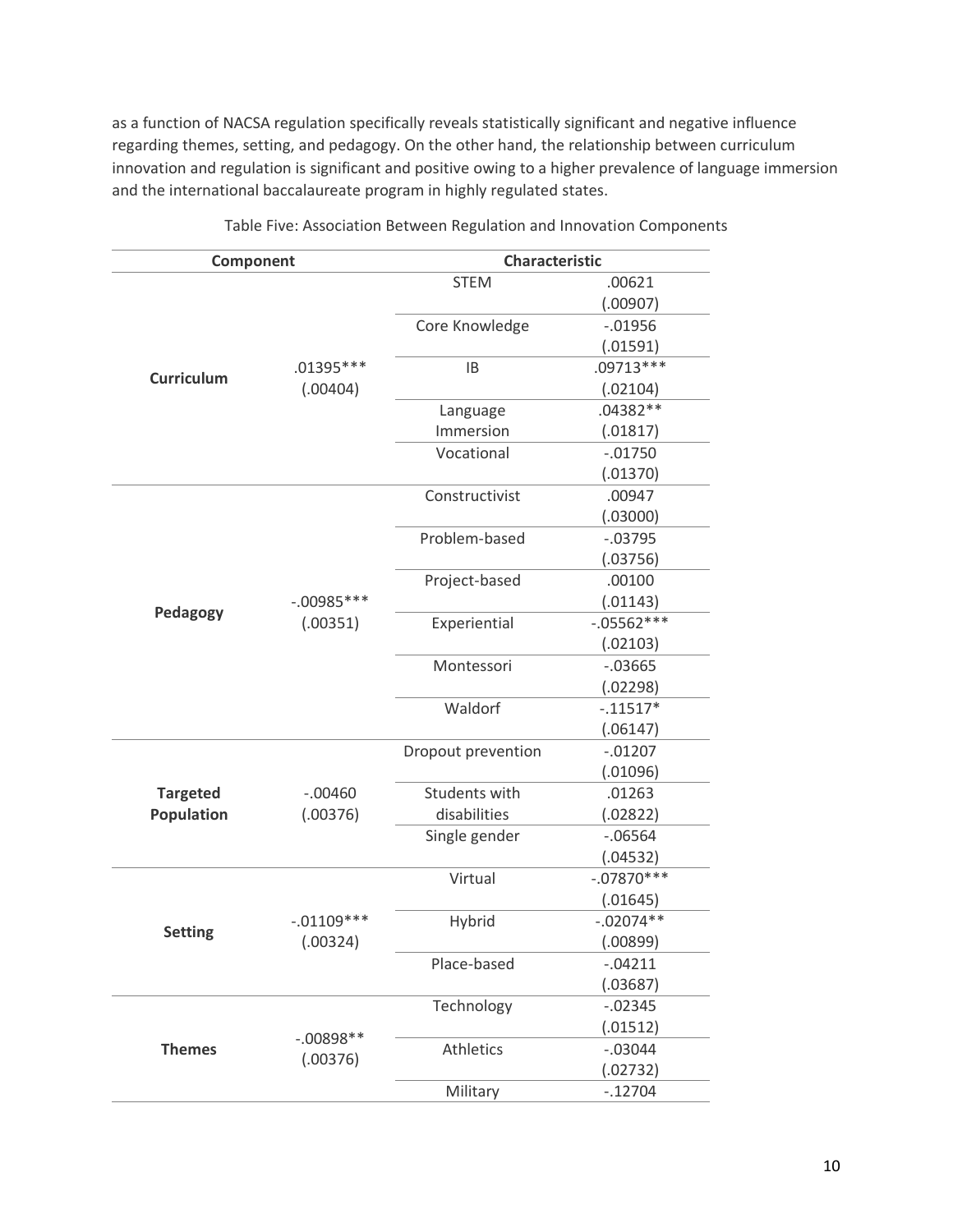|                  | (.07948)   |
|------------------|------------|
| Art              | $-0.01349$ |
|                  | (.01814)   |
| Entrepreneurship | $-06577$   |
|                  | (.04266)   |
| Environmental    | $-0.02653$ |
|                  | (.02467)   |
| International    | $.04111**$ |
|                  | (.01673)   |

## Discussion

Overall, the results support the hypothesis that innovation is comparatively modest in states with more stringent regulation around charter authorizing. Still, there are some important limitations. First, the study design cannot by its nature yield causal estimates of the impact that regulation has on innovation. Rather, the association is suggestive of a relationship. Second, there is no one way to devise a charter typology, and indeed other studies have utilized markedly different categorizations (White & Huang, 2021). To what extent the results in this analysis are robust to a different categorization is unclear.

This analysis indicates that authorizing regulation might be an influential and often underappreciated force when it comes to hampering innovation within charter schools. Still, questions remain. Most critically, why precisely does regulation induce isomorphism? The most sensible explanation is that the greater focus on "results" (i.e. achievement) in highly regulated states steers authorizers away from approving innovative petitions and instead steers them toward models which more consistently produce higher standardized test scores. A second explanation- not mutually exclusive from the first- is that the lower levels of innovation seen in highly regulated states might reflect that such states tend to show stronger preferences for new schools affiliated with management organizations that run the affairs of multiple networked charter schools as opposed to standalone operators. (Kingsbury, Maranto & Karns, 2020). To the extent that such organizations appear to be mainstream in their pedagogical and curricular practices, it is plausible that the lower levels of innovation in highly regulated states do not reflect an aversion toward innovation so much as deference toward high-achieving charter management organizations like Knowledge is Power Program (KIPP) or Individuals Dedicated to Excellence and Achievement Public Schools (IDEA).

No matter the cause, the negative association between regulation and innovation sheds some light on the debate between institutionalists and market theorists when it comes to school choice (Berends et al., 2010). Broadly speaking, market theorists argue that demand side pressure will spur innovation among overall improvements in school quality (Chubb & Moe, 1990). Institutionalists argue that expectations for a legitimate schooling experience tend to calcify within the highly bureaucratized public education system, hampering innovation even within the schooling quasi-marketplace (Finnegan, 2007). To the extent that a less regulated marketplace is more responsive to consumers rather than bureaucrats and policymakers, the analysis presented here hints at authentic and perhaps sometimes unfulfilled demand-side pressure for innovation.

Finally, while these results suggest that authorizing regulation hampers charter innovation, this analysis does not preclude other potential explanations for the dearth of innovation in the charter sector in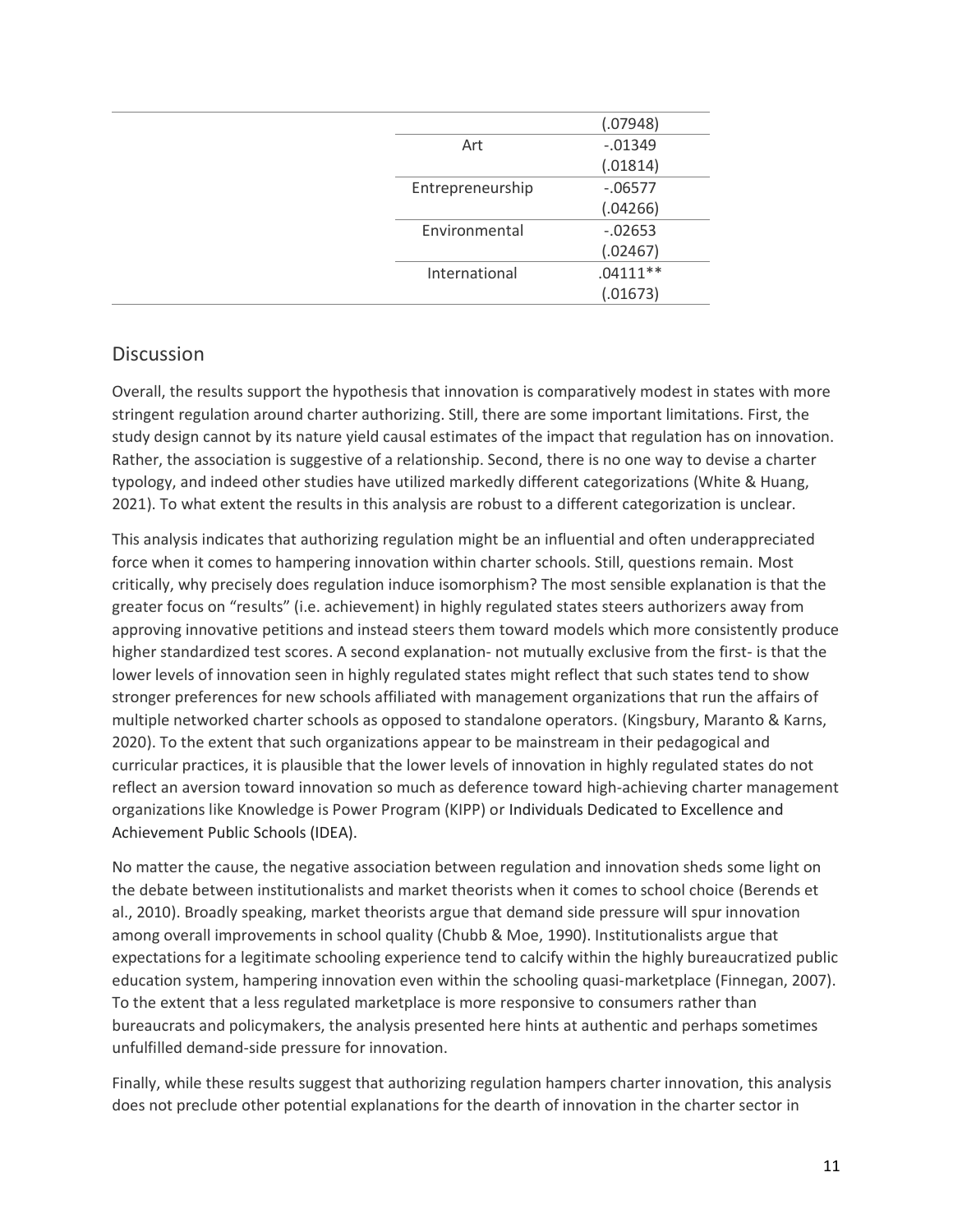states with high regulation. The least innovative states are New Jersey and Louisiana, two states that profile as roughly average when it comes to charter authorizing regulation but also states that have attracted considerable philanthropic support for their efforts, especially in Newark and New Orleans, respectively (Matthews & Pinkerton, 2019; Strauss, 2018). Evidence suggests that such philanthropic efforts are often spearheaded by outsiders who exhibit limited consultation with or deference toward the communities that the schools serve (Rusakoff, 2015; Tompkins-Strange & Schwartz, 2016 ), perhaps highlighting again how the depletion of democratic control-whether through bureaucracy or venture philanthropy-hampers charter innovation. If charter innovation is something that stakeholders and advocates aspire toward, authorizing regulations stand out as a sensible starting point rather than ending point for reform.

## Conclusion

Charter authorizing regulation is intended to ensure quality and prevent malfeasance. To what extent it succeeds in accomplishing these goals is a question worthy of further exploration. Whatever the answer, however, policymakers should weigh benefits against potential drawbacks. The analysis presented here indicates that more stringent regulation likely induces authorizers to favor familiar models of schooling that are deemed likelier to culminate in strong academic achievement. NACSA for their part has issued recent statements pledging greater deference to the communities that charters serve. Any authentic shift toward that end must include an unbiased and deliberate attempt to understand precisely what types of schools those communities desire and what forces are stymieing the establishment or persistence of such schools.

## References

- Angrist, J., Cohodes, S., Dynarski, S., Pathak, P., & Walters, C. (2013). Stand and deliver: Effects of Boston's charter high schools on college preparation, entry, and choice. *National Bureau of Economic Research* Working Paper No 19275.
- Aprile, A. (2019). Charter school type and access to music in NYC. *International Critical Childhood Policy Studies*, *7*(2), 17-43.
- Berends, M., Goldring, E., Stein, M., & Cravens, X. (2010). Instructional conditions in charter schools and students' mathematic achievement gains. *American Journal of Education, 116* (3), 303–335.
- Beuermann, D. & Jackson, K. (2019). The short and long-run effects of attending schools that parents prefer. *National Bureau of Economic Research* Working Paper No 24920.
- Matthews, D. & Pinkerton, B. (2019). Mark Zuckerburg wanted to help Newark schools. Newarkers say they weren't heard. *Vox*. Retrieved from https://www.vox.com/future-perfect/2019/7/3/18629810/markzuckerberg-cory-booker-newark-schools.
- Burke, L. M. (2016). Avoiding the "inexorable push toward homogenization" in school choice: Education savings accounts as hedges against institutional isomorphism. *Journal of School Choice*, *10*(4), 560-578.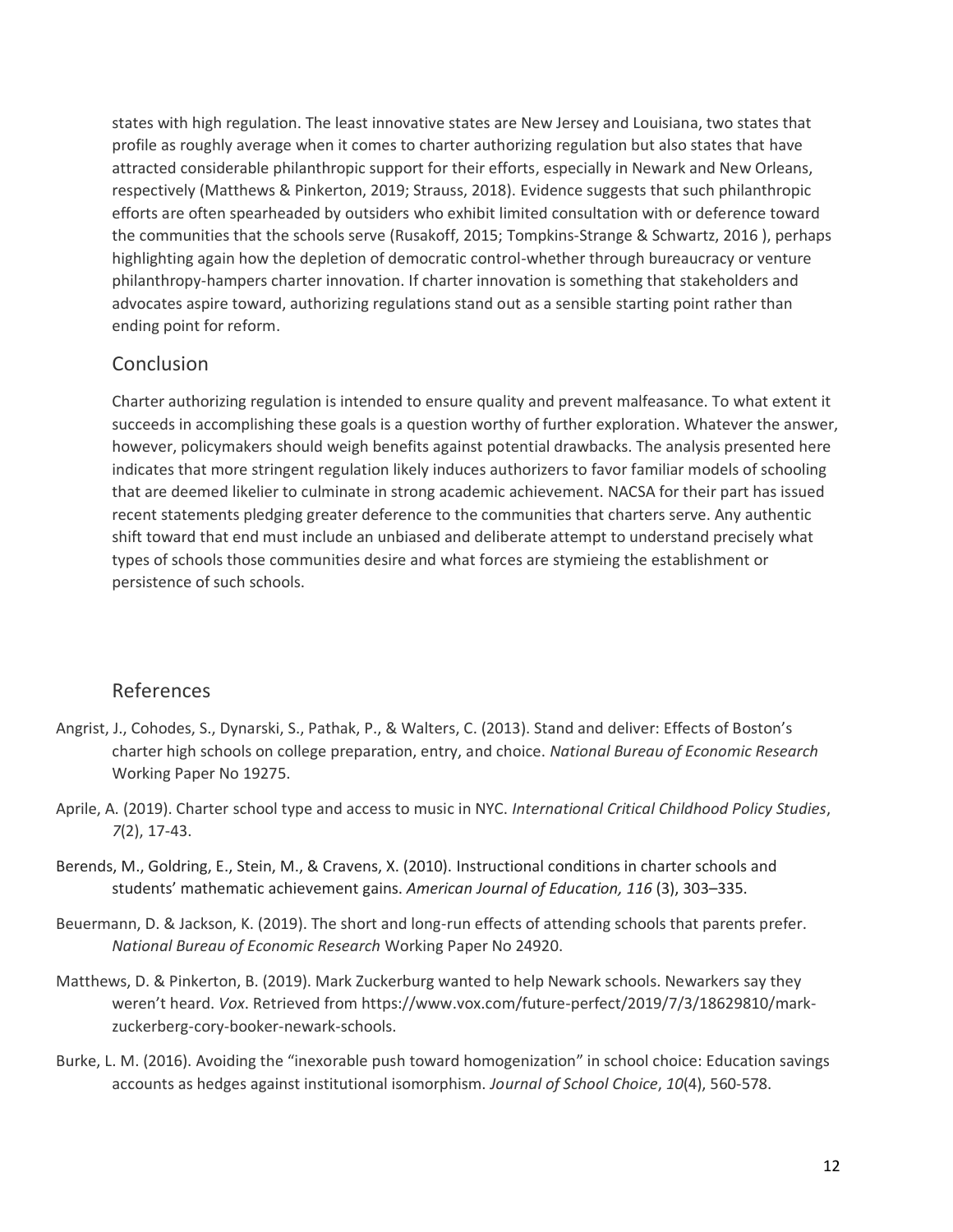- Byrd, M. & Varga, B. (2018). The manifestation of Campbell's Law: Consequences of eliminating of social studies from the curriculum. *The Social Studies, 109*(1), 27-33.
- Chetty, R., Freidman, J., Hilger, N., Saez, E., Schanzenbach, DW, Yagan, D. (2010). How does kindergarten classroom affect your earnings? Evidence from Project Star.
- Chingos, M. & Peterson, P. (2013). The impact of school vouchers on college enrollment. *Education Next, 13*(3).
- Chubb, J. & Moe, T. (1990). Politics, markets, and American schools. Washington, DC: Brookings Institution.
- Cohodes, S., Setren, E. & Walters, C. (2021). Can successful schools replicate? Scaling up Boston's charter school sector. *American Economic Journal: Economic Policy, 13*(1), 138-167.
- Cowen, J., Fleming, D., Witte, J., Wolf, P. & Kisida, B. (2013). School vouchers and student attainment: Evidence from a state-mandated study of Milwaukee's parental choice program. *Policy Studies Journal, 41*(1), 147-168.
- Currie, J., & Thomas, D. (2001). Early test scores, school quality and SES: Longrun effects on wage and employment outcomes. In *Worker Wellbeing in a Changing Labor Market* (pp. 103-132). (Research in Labor Economics; Vol. 20). JAI Press. https://doi.org/10.1016/S0147-9121(01)20039-9
- DeAngelis, C. A. (2020). Regulatory compliance costs and private school participation in voucher programs. *Journal of School Choice*, *14*(1), 95-121.
- DeAngelis, C. A. (2021). Divergences between effects on test scores and effects on non-cognitive skills. *Educational Review*, *73*(4), 503-514.
- DeAngelis, C. A., & Burke, L. (2017). Does regulation induce homogenisation? An analysis of three voucher programmes in the United States. *Educational Research and Evaluation*, *23*(7-8), 311-327.
- DeAngelis, C. A., & Wolf, P. J. (2019). Private school choice and crime: Evidence from Milwaukee. *Social Science Quarterly*, *100*(6), 2302-2315.
- DeAngelis, C. & Wolf, P. (2020). Private school choice and character: More evidence from Milwaukee. *The Journal of Private Enterprise, 35*(3), 13-48.
- Dobbie, W. & Fryer, R. (2013). The medium-term impacts of high-achieving charter schools on non-test score outcomes. National Bureau of Economic Research Working Paper No. 19581.
- Dobbie, W. & Fryer, R. (2016). Charter schools and labor market outcomes. *National Bureau of Economic Research* working paper no. 22502.
- Duckworth, K., Duncan, G., Kokko, K., Lyyra, A., Metzger, M. & Simonton, S. (2012). The relative importance of adolescent skills and behaviors for adult earnings: A cross-national study. DoQSS Working Paper No 12- 03. University College London.
- Finnegan, K. (2007). Charter School Autonomy: The Mismatch between Theory and Practice. *Educational Policy 21* (3), 503–526.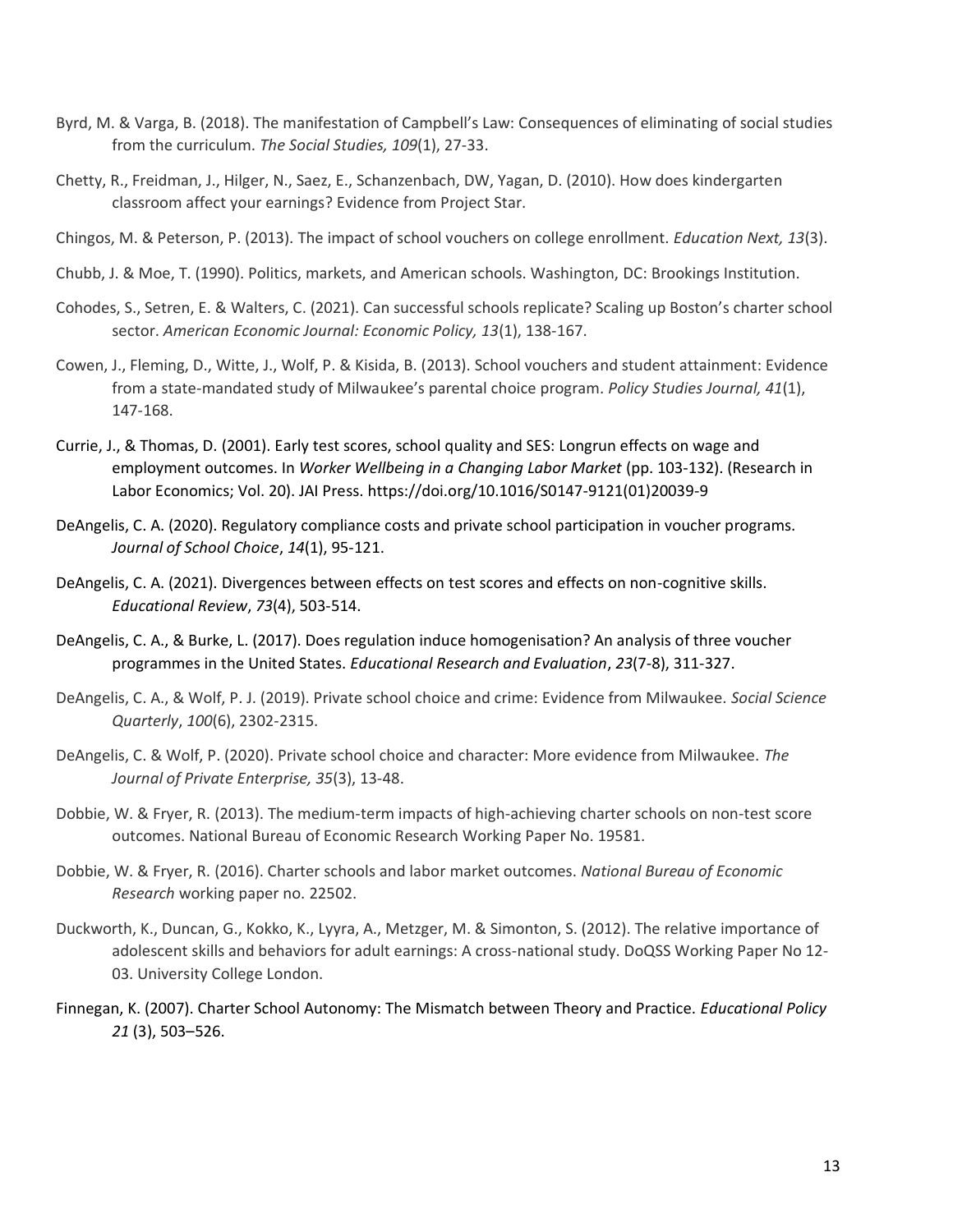- Forster, G. (2018). Heavy-handed rules keep minority operators from opening charter schools. *Medium*. Retrieved from https://medium.com/educationchoice/heavy-handed-rules-keep-minority-operatorsfrom-opening-charter-schools-250ae388f59a.
- Gau, R. (2006). Trends in charter school authorizing. Fordham Institute. Retrieved from https://fordhaminstitute.org/sites/default/files/publication/pdfs/gau20charter20authorizerv2.pdf
- Goldhaber, D., & Özek, U. (2018). How much should we rely on student test achievement as a measure of success? (CALDER Policy Brief 12-1118-1). Washington, DC: National Center for Analysis of Longitudinal Data in Education Research.
- Greene, J. P. (2016, November 5). Evidence for the disconnect between changing test scores and changing later life outcomes [Blog post]. Retrieved from [https://jaypgreene.com/2016/11/05/evidence-for-the](https://jaypgreene.com/2016/11/05/evidence-for-the-disconnect-between-changing-test-scores-and-changing-later-life-outcomes/)[disconnect-between-changing-test-scores-and-changing-later-life-outcomes/](https://jaypgreene.com/2016/11/05/evidence-for-the-disconnect-between-changing-test-scores-and-changing-later-life-outcomes/)
- Griffin, N. & Wohlstetter, P. (2001). Building a plane while flying it: Early lessons from developing charter schools. *Teachers College Record, 103*(2), 336-365.
- Heckman, J., Stixrud, J., & Urzua, S. (2006). The effects of cognitive and noncognitive abilities on labor market outcomes and social behavior. *Journal of Labor Economics, 24*(3), 411– 482.
- Henry Jr, K.L. (2021). The price of disaster: The charter school authorization process in post-Katrina New Orleans. *Educational Policy, 35*(2), 235-258.
- Hitt, C., McShane, M. Q., & Wolf, P. J. (2018). Do impacts on test scores even matter? Lessons from long-run outcomes in school choice research. American Enterprise Institute. Retrieved from http://www. aei. org/publication/do-impacts-on-test-scores-evenmatterlessons-from-long-run-outcomes-in-schoolchoice-research.
- Holmes Erickson, H. (2017). How do parents choose schools, and what schools do they choose? A literature review of private school choice programs in the United States. *Journal of School Choice, 11*(4), 491-506.
- Horn, J. & Miron, G. (2000). An evaluation of the Michigan charter school initiative: performance, accountability, and impact. The Evaluation Center: Western Michigan University.
- Jackson, K. (2016). What do test scores miss? The importance of teacher effects on non-test score outcomes. *National Bureau of Economic Research* working paper no. 22226.
- Kingsbury, I., Bradley-Dorsey, M. & Maranto, R. (2021). Charter school closing inequities: Do automatic closure laws target Black charter entrepreneurs and Black students? Education Reform Faculty and Graduate Students Publications. Retrieved from https://scholarworks.uark.edu/edrepub/124.
- Kingsbury, I., Maranto, R. & Karns, N. (2020). Charter school regulation as a disproportionate barrier to entry. *Urban Education*, 0042085920923011.
- Lacy, S. & Riffe, D. (1996). Sampling error and selecting intercoder reliability samples for nominal content categories. *Journalism & Mass Communication Quarterly, 73*(4), 963-973.

Ladner, M. (2018). In defense of education's "Wild West." *Education Next, 18*(2).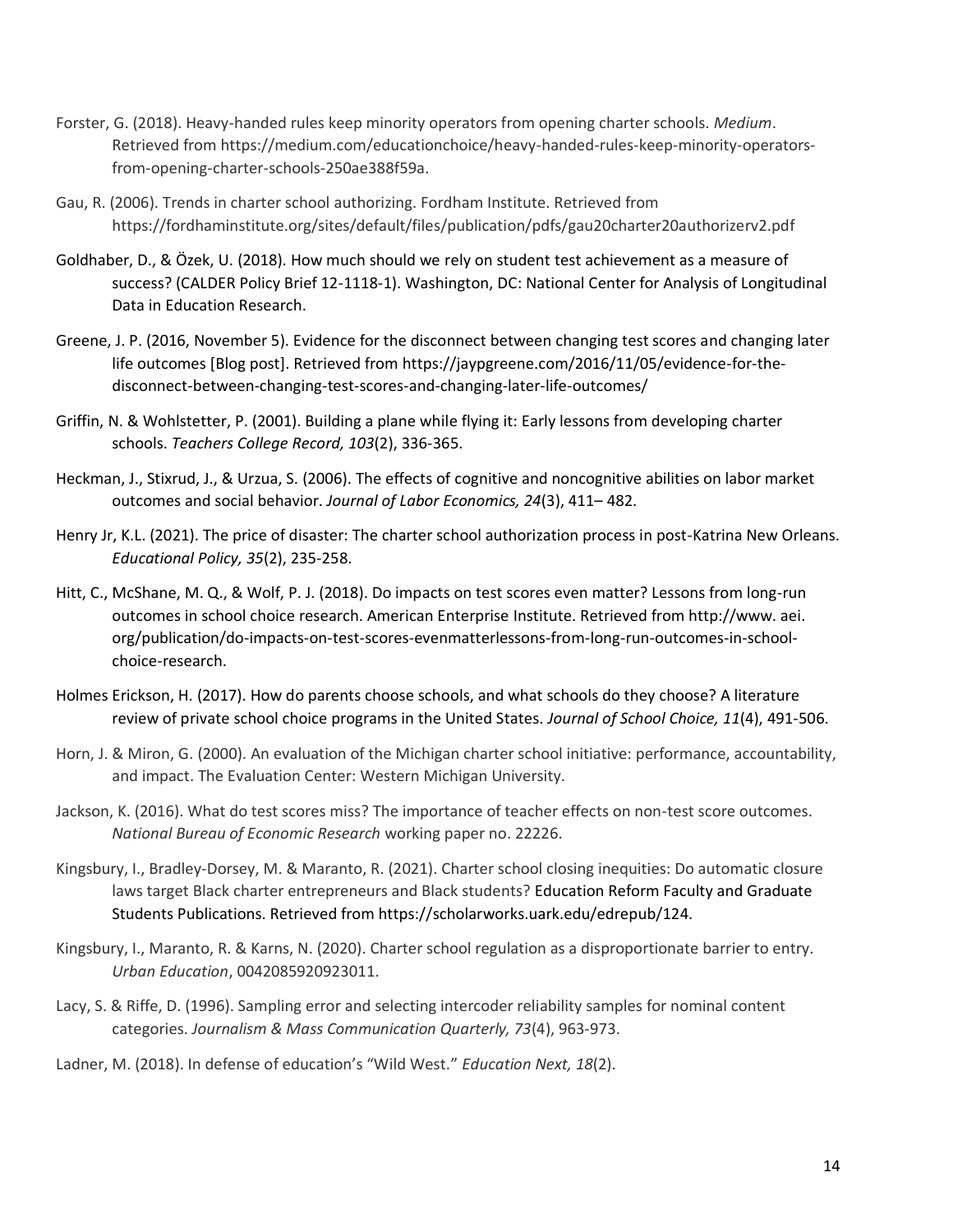- Lin, M. (2015). Holding public charter school authorizers accountable: State experiences and policy recommendations. *National Alliance for Public Charter Schools* & *National Association of Charter School Authorizers*. Retrieved from http://www.publiccharters.org/sites/default/files/migrated/wpcontent/uploads/2015/05/authorizer\_accountability\_final.pdf
- Lubienski, C. (2003). Innovation in education markets: Theory and evidence on the impact of competition and choice in charter schools. *American Educational Research Journal, 40*(2), 395-443.
- McCluskey, N. (2015). Has No Child Left Behind worked? Cato Institute. Retrieved from https://www.cato.org/testimony/has-no-child-left-behind-worked.
- Miller, D. & Seraphine, A. (1993). Can test scores remain authentic when teaching to the test? *Educational Assessment, 1*(2), 119-129.
- Morris, D. (2012). After 20 years, charter schools stray from their original mission. American Federation of Teachers, AFL-CIO. Retrieved from https://www.aft-wisconsin.org/no-amendment-1/after-20-yearscharter-schools-stray-their-original-mission-0.
- Murnane, R., Willett, J. & Levy, F. (1995). The growing importance of cognitive skills in wage determination. *Review of Economics and Statistics, 77* (2), 251-266.
- National Association of Charter School Authorizers (2016). On the road to great charter schools: State policy analysis 2016. Retrieved from http://www.qualitycharters.org/wp-content/uploads/2016/12/On-The-Road-to-Great-Charter-Schools-State-Policy-Analysis-2016.pdf.
- Network for Public Education (n.d.). Are charter schools innovative? Retrieved from https://networkforpubliceducation.org/wp-content/uploads/2019/01/Are-charter-schoolsinnovative%C6%92.pdf
- Preston, C., Goldring, E., Berends, M. & Cannata, M. (2012). School innovation in district context: Comparing traditional public schools and charter schools. Economics of Education Review, 31(2), 318-330.
- Russakoff, D. (2015). *The Prize: Who's in charge of America's Schools?* Houghton Mifflin Harcourt.
- Sass, T., Zimmer, R., Gill, B. & Booker, K. (2016). Charter high schools' effects on long-term attainment and earnings. *Journal of Policy Analysis & Management, 35*(3), 683-706.
- Sondel, B. (2015). Raising citizens of raising test scores? Teach for America, "no excuses" charters, and the development of the neoliberal citizen. *Theory & Research in Social Education, 43*(3), 289-313.
- Strauss, V. (2018). The real story of New Orleans and its charter schools. *The Washington Post*. Retrieved from https://www.washingtonpost.com/education/2018/09/04/real-story-new-orleans-its-charter-schools/.
- Tompkins-Strange, M. & Schwartz, R. (2016). *Policy patrons: Philanthropy, ed reform, and the politics of influence*. Harvard Education Press.
- Tuttle, C., Gleason, P., Knechtel, V., Nichols-Barrer, I., Booker, K., Chojnacki, G., Coen, T. & Goble, L. (2015). Understanding the effect of KIPP as it scales: Volume I, impacts on achievement and other outcomes. *Mathematica Policy Research*.